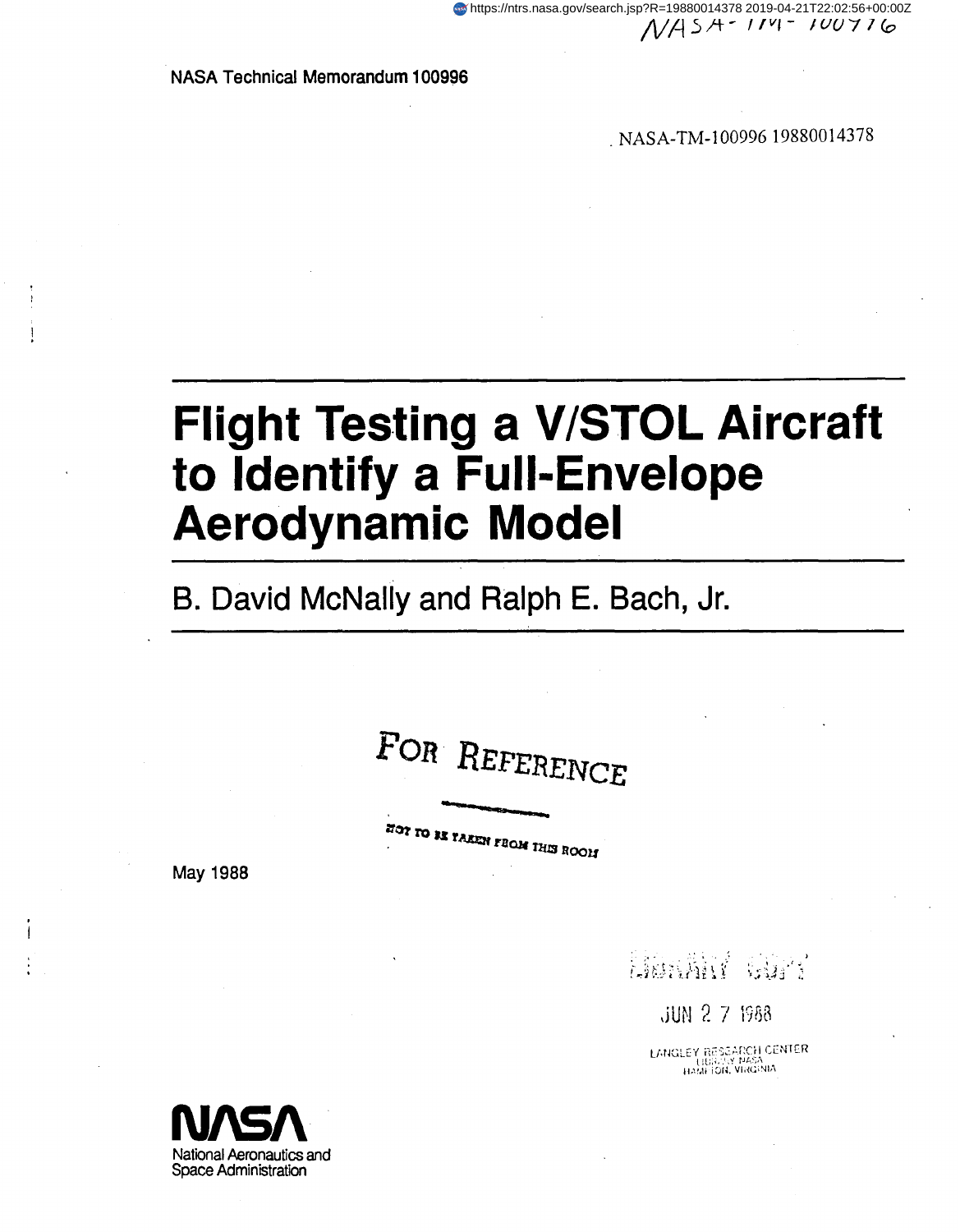$\bullet$  $\epsilon_{\rm{max}}$  $\frac{1}{2}$  $\epsilon$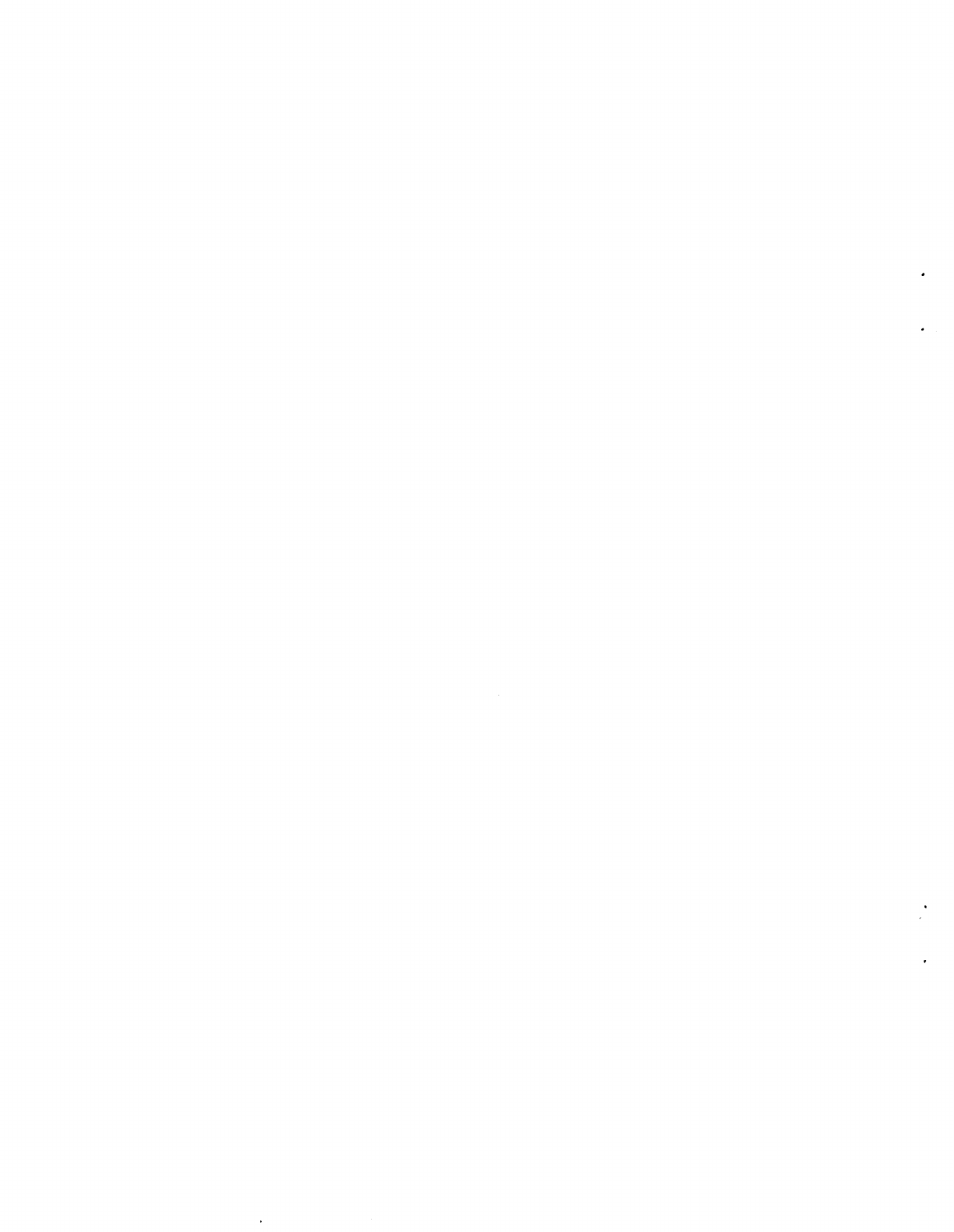# **Flight Testing a V/STOL Aircraft to Identify a Full-Envelope Aerodynamic Model**

 $N88 - 23762#$ 

B. David McNally Ralph E. Bach, Jr., Ames Research Center, Moffett Field, California

May 1988



**Ames Research Center**  Moffett Field, California 94035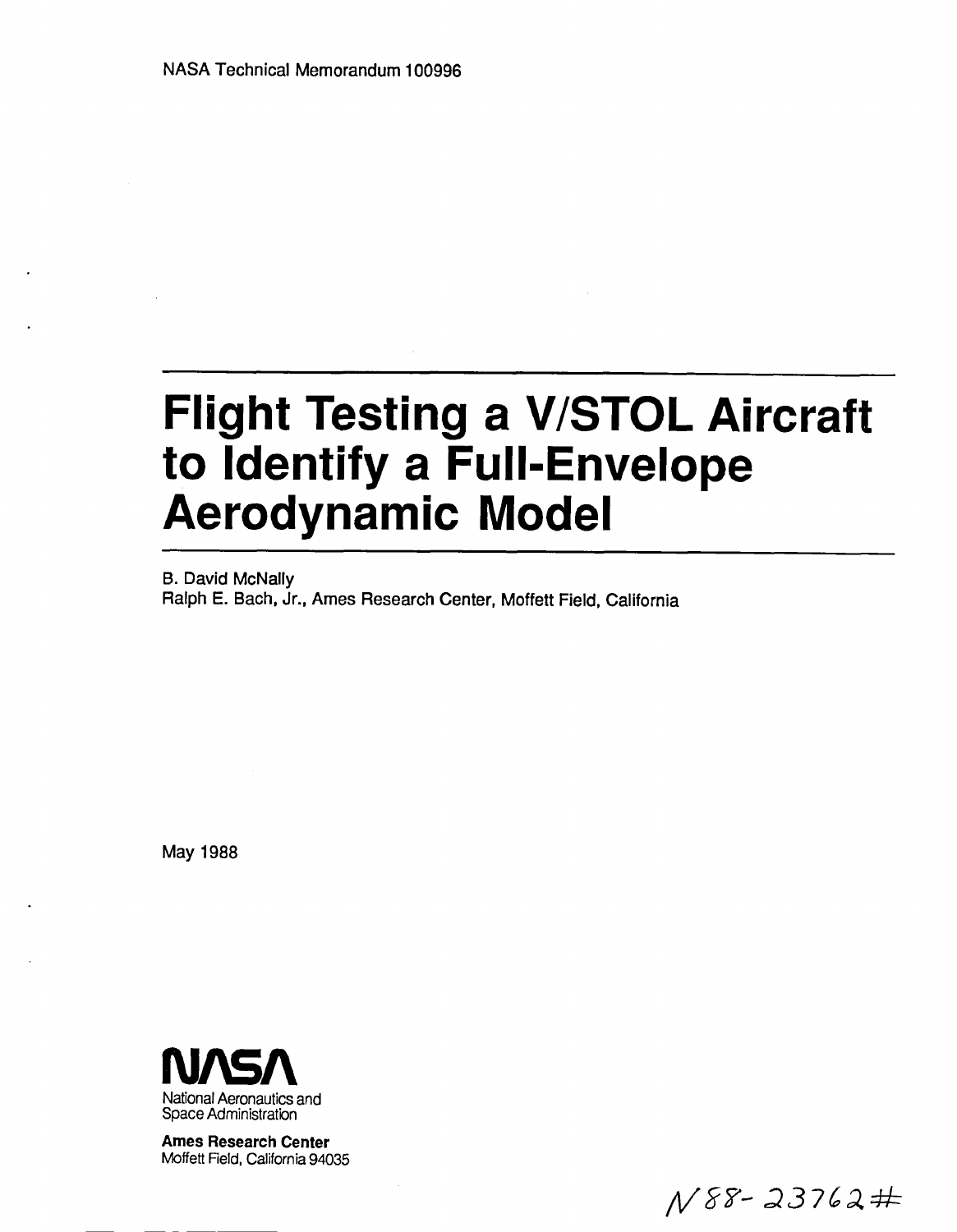$\bullet$  .  $\mathcal{L}^{\pm}$  $\label{eq:2.1} \frac{1}{\sqrt{2}}\left(\frac{1}{\sqrt{2}}\right)^{2} \left(\frac{1}{\sqrt{2}}\right)^{2} \left(\frac{1}{\sqrt{2}}\right)^{2} \left(\frac{1}{\sqrt{2}}\right)^{2} \left(\frac{1}{\sqrt{2}}\right)^{2} \left(\frac{1}{\sqrt{2}}\right)^{2} \left(\frac{1}{\sqrt{2}}\right)^{2} \left(\frac{1}{\sqrt{2}}\right)^{2} \left(\frac{1}{\sqrt{2}}\right)^{2} \left(\frac{1}{\sqrt{2}}\right)^{2} \left(\frac{1}{\sqrt{2}}\right)^{2} \left(\$  $\mathcal{L}^{\text{max}}_{\text{max}}$  and  $\mathcal{L}^{\text{max}}_{\text{max}}$  $\mathcal{L}(\mathcal{L})$  and  $\mathcal{L}(\mathcal{L})$  .  $\label{eq:2.1} \mathcal{L}(\mathcal{L}^{\mathcal{L}}_{\mathcal{L}}(\mathcal{L}^{\mathcal{L}}_{\mathcal{L}})) \leq \mathcal{L}(\mathcal{L}^{\mathcal{L}}_{\mathcal{L}}(\mathcal{L}^{\mathcal{L}}_{\mathcal{L}})) \leq \mathcal{L}(\mathcal{L}^{\mathcal{L}}_{\mathcal{L}}(\mathcal{L}^{\mathcal{L}}_{\mathcal{L}}))$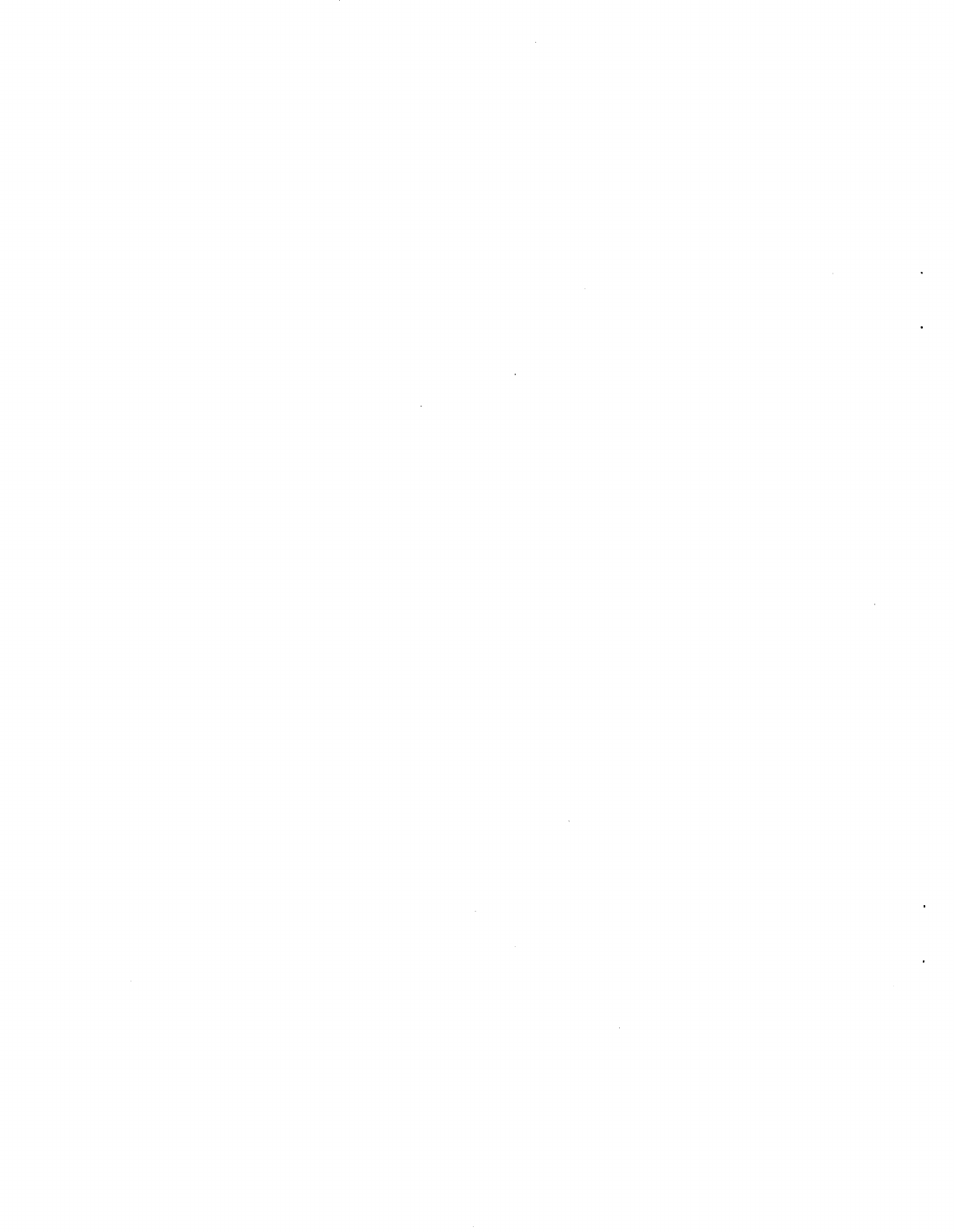# FLIGHT TESTING A V/STOL AIRCRAFT TO IDENTIFY A FULL-ENVELOPE AERODYNAMIC MODEL

B. David McNally\* and Ralph E. Bach, Jr.<sup>†</sup> NASA Ames Research Center, Moffett Field, California

# Abstract

Flight-test techniques are being used to generate a data base for identification of a fullenvelope aerodynamic model of a V/STOL fighter aircraft, the YAV-8B Harrier. The flight envelope to be modeled includes hover, transition to conventional flight and back to hover, STOL operation, and normal cruise. Standard V/STOL procedures such as vertical takeoff and landings, and short takeoff and landings are used to gather data in the powered-lift flight regime. Long (3-5-min) maneuvers which include a variety of input types are used to obtain large-amplitude control and response excitations. The aircraft is under continuous radar tracking; a laser tracker is used for V/STOL operations near the ground. Tracking data are used with state-estimation techniques to check data consistency and to derive unmeasured variables, for example, angular accelerations. A propulsion model of the YAV-8B's engine and reaction control system is used to isolate aerodynamic forces and moments for model identification. Representative V/STOL flight data are presented. The processing of a typical short-takeoff and slow-landing maneuver is illustrated.

#### Introduction

Ames Research Center is conducting a flight research program on guidance, control, and display concepts for vertical/short takeoff and landing (V/STOL) aircraft. The goal of the program is to develop integrated propulsion and flight-control technology which would allow advanced short-takeoff and vertical-landing aircraft to operate in very low visibility conditions. The purpose of this paper is to describe the flight-test techniques and major elements of postflight data processing that are being used to build a data base to identify a full-envelope aerodynamic model of the NASA V/STOL Research Aircraft (VSRA). The model will be used to update and improve an existing VSRA simulation, which will aid in design of advanced guidance, control, and display systems for the aircraft.

The flight-test techniques described in this paper were developed for the purpose of identifying a full-envelope aerodynamic model using regression methods<sup>2-0</sup> for parameter identification and stateestimation methods<sup>o-11</sup> for data reconstruction. The nonlinear model formulation requires large

variations in control and response variables during flight testing. The VSRA data base consists of a series of 3-5-min flight-test maneuvers that together cover the complete flight envelope and include time-histories of all relevant aircraft control and response variables. Concatenated segments from several of these maneuvers will be used to identify the unknown parameters in each model equation. Flight-test planning and the important aspects of postflight processing necessary to acquire the data base are covered. The modeling of VSRA aerodynamics will be covered in a later report.

The basis of a full-envelope aerodynamic model is a set of functions of control and response variables that when multiplied by the identified model parameters, represent aerodynamic force and moment coefficients. This set of functions is nonlinear in the control and response variables, such as nozzle angle, thrust setting, angles of attack and sideslip, and Mach number, but is linear in the parameters to be identified.<sup>3, 12-14</sup> Regression methods are well suited for identifying a nonlinear model that is linearly parameterized. Further, regression methods are computationally simple and are therefore well suited to processing large amounts of data. The straightforward numerical requirements of the regression method allow the analyst to concentrate on structuring an accurate and physically meaningful model. Good results with regression methods, however, are highly dependent on the quality of the data records. Stateestimation methods are used before modeling to check instrument accuracy and to provide estimates of unmeasured or poorly measured variables.

Application of state estimation to aircraft flight data is possible because the measurements of an aircraft's motion along its flightpath are related by well-known kinematic relationships. As Breeman et al. $^0$  point out, state estimation makes use of the redundancy present in inertial and air data measurements in order to obtain the best estimate of aircraft state variables during a maneuver. The first application of state estimation to postflight data analysis can probably be attributed to Otto Cerlach in the **1960s** at the Delft Technological University, the Netherlands. This early contribution, called "flightpath reconstruction," was primarily concerned with accurate determination of angle of attack, pitch angle, and vehicle velocity during dynamic maneuvers.'<sup>5</sup> These "states" were obtained by integrating functions of measurements from the pitch-rate gyro and normal and longitudinal accelerometers. The resulting "smoothed" Aerospace Engineer, Member AIAA.<br>
The property of the U.S. Government and<br>
time-histories were then used as a basis for subsequent parameter identification studies. In this<br>
therefore is in the public domain.<br>
therefore is

Presented at the AIAA **4th** Flight Test Conference San Diego, California, May 18-20, 1988. **1**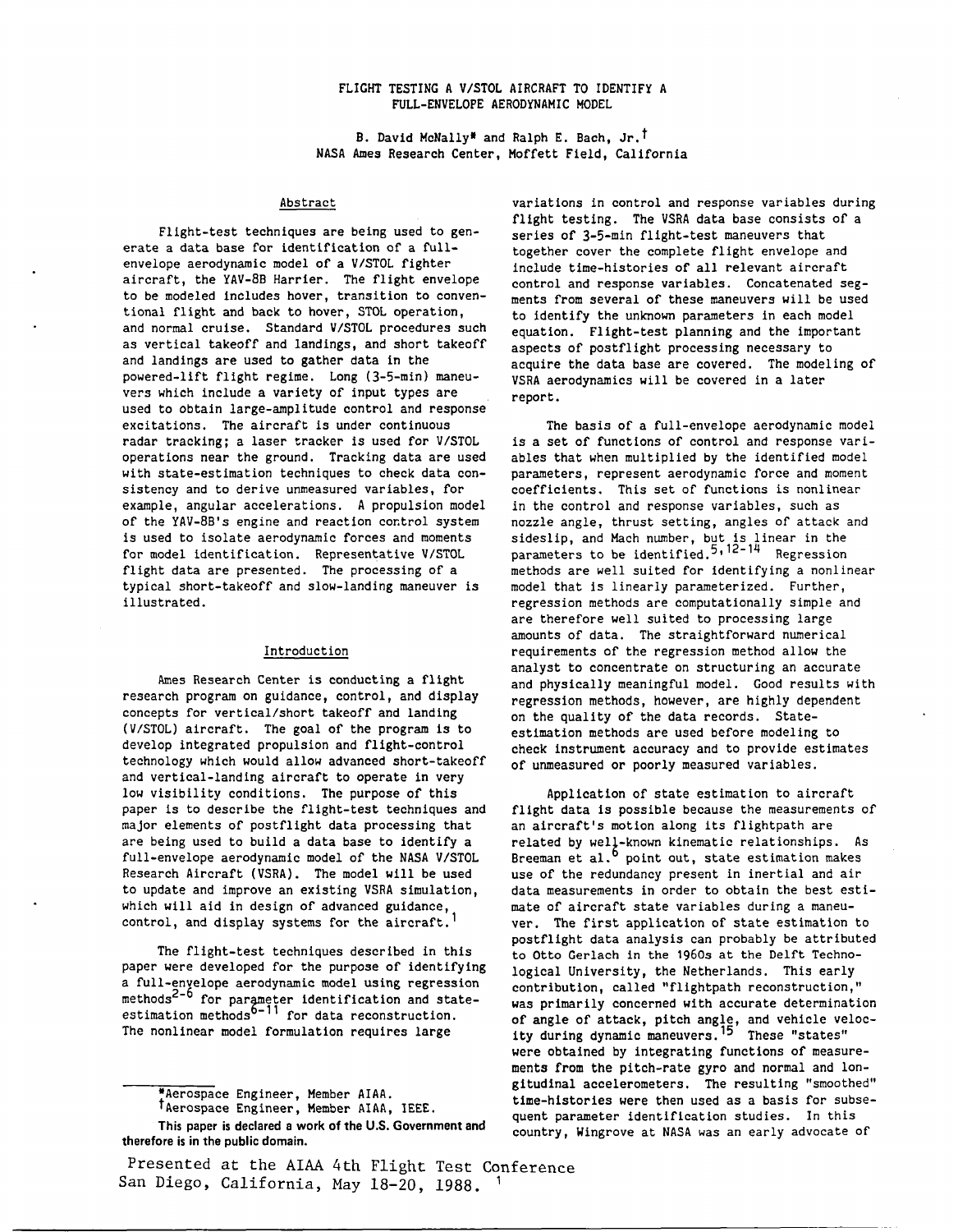state estimation for flightpath reconstruction.<sup>16</sup> Over the past few years, work in this field has been evolving toward the use of more complete models, the development of more sophisticated algorithms, and the treatment of more difficult applications.' State-estimation methods are now used by many flight-test groups.  $1$   $\blacksquare$  . Application of state estimation to flight data produces a consistent set of smoothed state time-histories for aerodynamic model identification.

The next section describes the test aircraft, the data acquisition system, and the flight-test facility. Flight-test planning and a description of the test maneuvers used to cover the flight envelope are then presented, with the trim points and specific maneuvers flown at each point given in tabular format. Preliminary processing, state estimation, and the calculation of aerodynamic forces and moments are then discussed and, finally, time-histories of representative flight-test maneuvers are presented. A particular V/STOL maneuver is used to illustrate the processing necessary to compute the body-axis aerodynamic forces and moments required for aerodynamic model identification.

# Test Aircraft and Flight Data Acquisition

The VSRA (Fig. 1) is a YAV-8B, a prototype of the currently operational subsonic, vectoredthrust, AV-8B Harrier fighter aircraft; its engine nozzles can be rotated from 0° for forward flight to somewhat greater than 90° for hover and vertical flight. A reaction control system (RCS), in which compressor air is piped to the extremities of the aircraft, provides attitude control in hover and low-speed flight.

The VSRA measurement system is equipped with a 10-bit digital data-acquisition and telemetry (TM) system. A pulse-code modulation (PCM) format is used to encode 156 main-frame channels sampled at 120 Hz, and 160 sub-frame channels sampled at 30 Hz. Before encoding, each analog channel is passed through a third-order Butterworth antialiasing filter with its cutoff frequency set at one-fifth of the channel sampling rate. After encoding, all flight data are transmitted to a ground station where they are recorded. A partial list of on-board measurements, those necessary for aerodynamic model identification, is given in Table 1.

Flight tests of the VSRA were performed at the NASA facility located at Crows Landing, California. The facility control room, which has a clear view of the runway and hover pad, is equipped with five eight-channel strip-chart recorders and three color monitors for real-time display of the TM data. Two on-site radar systems are available to provide continuous tracking of the test aircraft's position. A laser tracker, bore sighted on one of the radar antennas, was used during V/STOL operation in order to obtain a more accurate

measurement of altitude abovs the ground (1.0 ft range error; 0.2 mrad azimuth and elevation error at 30,000 ft range). During flight test, TM data from the VSRA on-board system are downlinked and merged, at the facility, with range, bearing, and elevation data from the tracking systems; they are then recorded.

## Flight-Test Planning and Maneuver Design

# Flight-Test Planning

The VSRA aerodynamic model must represent the three body forces and three moments over a flight envelope that includes hover, transition to forward flight and back to hover, as well as STOL operation and normal cruise. Large-amplitude control inputs are appropriate since the model being identified has a full-envelope formulation composed of noniinear functions of aircraft control and response variables. If the objective is to use flight data to identify a linesr perturbation model about some trim point then one must be careful not to let the aircraft's control and response variables exceed the linear bounds during flight test. However, if the objective is to identify a nonlinear model, as it is in this study, control and response variables should have large-amplitude variations to cover the flight envelope. In most cases the trim point is defined by one of the variables (e.g., Mach number, angle of attack) in the nonlinear model equation. Therefore, any deviations from the trim conditions during a flight-test maneuver are accounted for during model identification.

This relaxed trim requirement led to the idea of using "integrated" maneuvers that include a variety of consecutively executed control inputs. Maneuvers such as these make efficient use of flight time, since the aircraft does not have to be retrimmed between control inputs. Furthermore, they reduce the complexity of the bookkeeping required during postflight data processing, since the data base contains fewer (but longer) maneuvers. Meaningful and accurate model parameter estimates require that the maneuvers that make up the data base reflect independent variation of the control and response variables that define the aerodynamic model. Flight-test maneuvers and the matrix of nominal trim conditions were designed to meet this requirement.

Flight testing for VSRA aerodynamic model identification began in September 1987 and continued for 3 months. A total of 76 maneuvers were performed in 13 flights (each flight is marked by **s**  refueling). The VSRA was configured with gun pods on and wing pylons off. Most maneuvers were performed with the stability augmentation system (SAS) off to obtain the natural open-loop dynamic response of the aircraft to the control inputs. As Maine and Iliff point out, automatic feedback systems (e.g., **SAS)** may make it difficult to excite the dynamics of the system, and may create linear dependencies between model terms.<sup>17</sup> Flight-test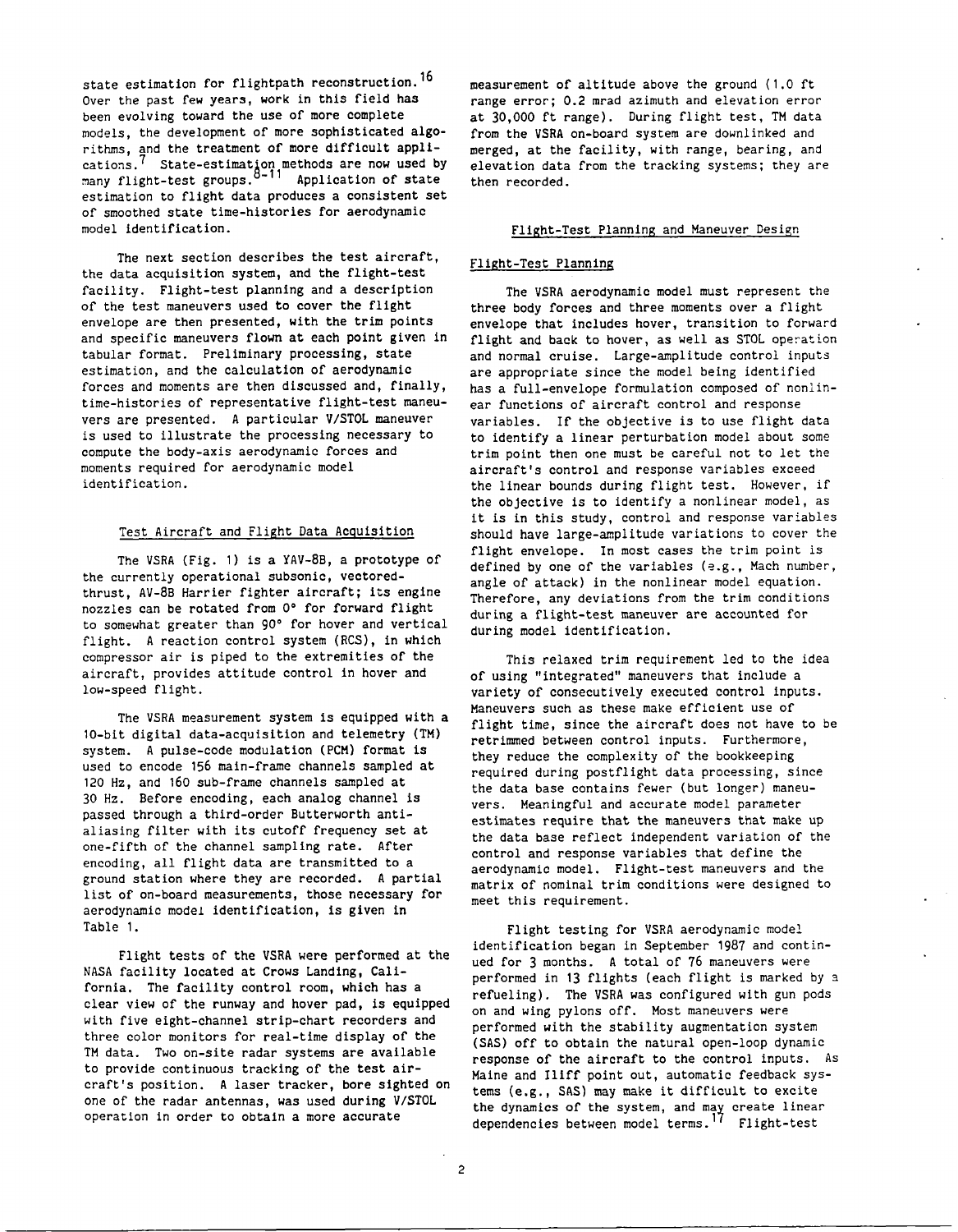cards, such as the one shown in Fig. 2, which gave the control inputs at their relative position on a ground track, were used to define most of the maneuvers described in this section. The flighttest cards fit on the pilot's knee board.

# V/STOL Maneuvers

One characteristic that sets the VSRA apart from conventional aircraft is that it exhibits significant thrust-induced aerodynamic effects when the nozzles are not in the full-aft position. These effects are largest during transition from hover to conventional flight (and back to hover), and during low-speed flight. Standard V/STOL procedures, such as vertical takeoff and transition to conventional flight, transition to hover and vertical landing, short takeoff and transition to conventional flight, and slow landings were used to provide data for identification of thrust-induced aerodynamics.

A short-takeoff and slow-landing (STO-SL) maneuver, is outlined on the flight-test card shown in Fig. 2. In this maneuver, the ground roll begins with nozzles at 10'. At nozzle rotation speed  $V_r$  the nozzles are rotated to an angle  $\theta_r$ (in the example for this paper,  $V_r$  = 50 KIAS and  $\theta_r$  = 55°). Shortly after liftoff, the nozzles are rotated to the full aft position. For the slowlanding portion, nozzles are rotated to 40° just before the final turn, and during the final approach are further rotated to 60°. Three STO-SL maneuvers (outlined in Fig. 2) were performed during flight testing.

A vertical-takeoff and vertical-landing (VTO-VL) maneuver, similar to the STO-SL maneuver shown in Fig. 2, also provides data in the poweredlift flight regime. Just before takeoff, the nozzles are set to 81° (hover stop). Full throttle is added and the aircraft lifts vertically off the ground. When the aircraft is no longer in ground effect (above about 50 ft), the nozzles are slowly rotated aft for transition to conventional forward flight. As the aircraft gains aerodynamic lift during the transition, thrust is reduced as required. This maneuver has downwind and base legs similar to those of the STO-SL maneuver. At about 1 n. mi. from the touchdown point during the final approach, the nozzles are rotated from 40° to 81° and thrust is then used to control rate of descent and angle of attack. At an airspeed of about 50 knots a pitch flare is used to further reduce airspeed and bring the aircraft to a steady hover at about 50-100 ft above the touchdown point. Before landing, the pilot initiates a series of pitch, roll, and yaw doublets to measure reactioncontrol-system effectiveness in hover. Two VTO-VL maneuvers were performed.

V/STOL procedures were also performed out of ground effect (WE) in order to aid separation of ground-effect aerodynamics. During an OGE slowlanding approach, the aircraft transitions to up-and-away flight at the airspeed at which it

would have touched down during a normal slow landing. During OGE procedures, the aircraft never descends below 100 ft above ground level.

# Jet Velocity Ratio-Angle of Attack Manuever

In the transition region, the aerodynamic model is strongly dependent on angle of attack (AOA) and equivalent jet velocity ratio (VEJ).<sup>1</sup> VEJ is inversely proportional to thrust-induced aerodynamics, and is defined as the square root of the ratio of free-stream dynamic pressure to engine jet exhaust dynamic pressure:

$$
VEJ = (q_0/q_{jet})^{1/2}
$$
 (1)

The "VEJ-AOA" manuver outlined in Fig. **3** was developed to generate large independent variation of **VEJ**  and AOA at various nozzle and flap settings. The nominal trim points, lisced in Table 2, are defined by nozzle, flap, and angle of attack. Most of these maneuvers were performed with "STOL Flap" mode engaged so flaps were scheduled as a function<br>of nozzle angle.<sup>18</sup> It should be noted that the flaps cannot be selected independently of the nozzles beyond 25° flap deflection.

STOL flaps are normally engaged during V/STOL operation. During the first segment of the maneuver, thrust is slowly added, while using pitch control to hold angle of attack nearly constant, until the maximum continuous thrust setting is reached. Then thrust is slowly reduced, again holding angle of attack, until the pitch-authority limit is reached. Since q<sub>iet</sub> is proportional to thrust, this segment effects a large change in q<sub>jet</sub> at a nearly constant angle of attack. At the end of the first segment the aircraft is at a high altitude and low airspeed. During the second segment the pilot reduces thrust to idle and pushes the aircraft over into a dive to 400 knots. If flaps are extended, they are retracted to 25° so as not to violate airspeed-flap deflection limits; nozzles remain fixed at the trim setting. This segment effects a large change in q<sub>o</sub> at a low value of q<sub>jet</sub>. At the end of the maneuver the nominal trim condition and heading are restored. Seventeen VEJ-AOA maneuvers were performed.

#### Longitudinal Maneuver

The longitudinal maneuver (Fig. 4) excites large changes in longitudinal variables (angle of attack and pitch rate) from several nominal trim points. The trim points, listed in Table 3, are defined by either Mach number or angle of attack at constant nozzle angle and flap deflection. Thrust is held constant while the stabilator is varied to obtain changes in angle of attack and pitch rate. During the trim segment the aircraft is held in trim for 10 or 15 sec.

The first control inputs are pulses designed to generate maximum positive and negative pitch rates. The next input is a frequency sweep; the pilot moves the stick fore and aft in a sinusoidal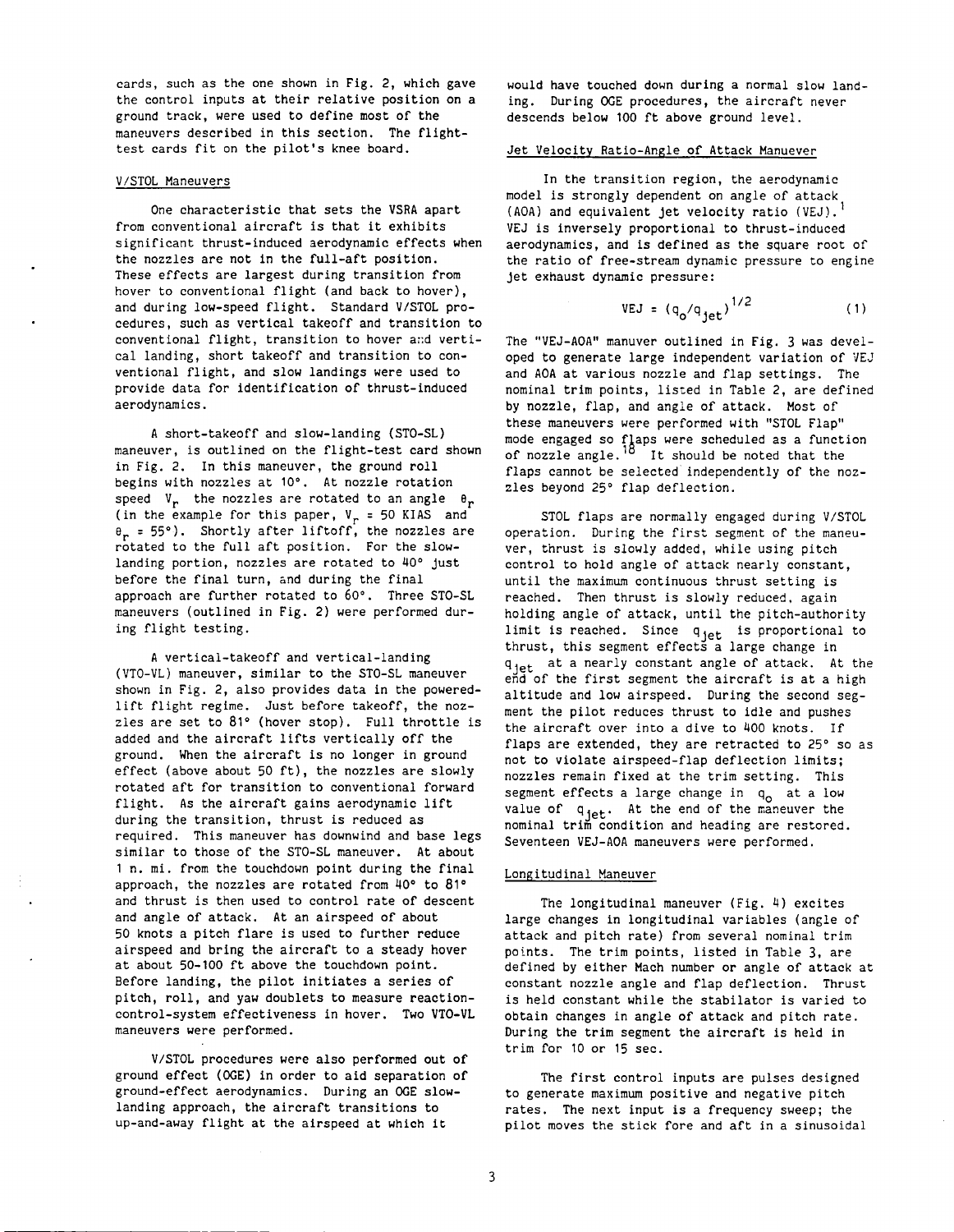motion of smoothly increasing frequency. The starting frequency is well below the aircraft's short-period frequency and the ending frequency is high enough so that pitch response is significantly attenuated. The magnitude of the input is large enough to obtain the desired dynamic excitation. Following the 180° turn, the pilot regains the trim Mach number by diving to gain airspeed. Then the "AOA ladder" is used to obtain large variations in angle of attack by ramping AOA to a maximum value in an oscillatory fashion (see Fig. **5).** During the AOA ladder the aircraft gains altitude and loses airspeed, and the pilot again regains the trim Mach number by diving. Next the "wind-up" turn results in a steady ramp in angle of attack. The technique is to roll the aircraft to an appropriate angle (about 40° for the maneuver shown in Fig. 5) and then slowly pull back on the stick until the angle of attack or normal acceleration limit, whichever comes first, is reached. In order to hold Mach number constant the aircraft descends during the<br>wind-up turn. To end the maneuver, thrust is added<br>to nature to the narinel turn anist . It should be a data file is stored in a processed flight-data file to return to the nominal trim point. It should be data file is stored in a processed flight-data file<br>set up for that maneuver. An interactive program emphasized that a considerable variatic.1 in Mach set up for that maneuver. An interactive program<br>called DSPDAT (DiSPlay DATa), also running on the number may be experienced during the maneuver.<br>Tuesday of these longitudinal maneuvers uses and the called box of the called DSPDAT (Display DATa), also running on the Twenty-six of these longitudinal maneuvers were performed. for plotting in either x-y or strip-chard for-

# Lateral Maneuver

The lateral maneuver (Fig. 6) was designed to excite large changes in lateral axis variables (angle of sideslip, yaw rate, and roll rate). The trim points for the lateral maneuvers are also listed in Table 3. The trim segment is followed by wings-level sideslips to maximum left and right sideslip angle. The next input excites the Dutch roll mode using a rudder doublet immediately followed by an aileron doublet. After the turn, the pilot regains the trim Mach number using altitude, as with the longitudinal maneuver. A wings-level rudder frequency sweep and a rudder-fixed aileron frequency sweep provide additional lateral-axis excitation. The pilot uses aileron control to hold the wings-level condition during the sideslip and the rudder sweep portions of the maneuver. An initial roli angle of 40° was chosen for the aileron sweep. Thrust is added at the end of the maneuver to return to the nominal trim point. Thirteen of these lateral maneuvers were performed

## Preliminary Processing

Following real-time acquisition of data during flight test, each recorded maneuver, with instrument calibrations added, is converted to engineering units and made available to researchers as a raw flight-data file. An interactive program called PRODAT (PROcess DATa) is used to read the raw flight-data file, identify wild points, and filter data records. Data are then stored in a "processed" file of selected channels at a submultiple of the main-frame sample rate. PRODAT runs on a VAX-8650. Processing begins by removing wild points from the records. Several methods are

available, but one effective (and time-consuming) method is to pass each record through a "moving window." Points that fall outside the window are considered wild, and are tagged but not removed.

When all wild points in a record have been tagged, the record is passed through a zero phaseshift low-pass digital filter<sup>19</sup> to obtain a timehistory free of wild points. The filter provides a least-squares fit to the "good" points in the data record. The algorithm consists of backward-filter, forward-smoother passes that yield a frequency response equivalent to cascaded second-order Butterworth filters with equal but opposite phase shift characteristics. After filtering, the data rate can be reduced to a submultiple of the mainframe sampling frequency. The filter cutoff frequency is set at one-half the final data rate desired. That data rate was chosen to be 20 Hz for all VSRA maneuvers.

mat. An x-y cross-plot, for example, might display equivalent jet velocity ratio or Mach number plotted against angle of attack. Such plots offer a convenient way to evaluate how well the flight envelope has been covered during a maneuver. It is unlikely that a single maneuver will provide enough variation in aircraft control and response variables to identify all model terms; the analyst may also use DSPDAT to create or access a "map" file, which contains addresses of time segments selected from several processed maneuvers. This file can later be used to concatenate the selected segments to create a long record suitable for model identification.

# State Estimation

The next step in the processing of each maneuver is to apply SMACK<sup>19-21</sup> (SMoothing for AirCraft Kinematics), a state-estimation program developed at Ames Research Center, to check data consistency and derive unmeasured variables. SMACK runs on a Cray-XMP computer. State estimation in this paper refers to a process that solves a state model,

$$
\dot{x} = f(x, w), \quad x(t_0) = x_0 \tag{2}
$$

such that  $h(x)$  in the measurement model

$$
z = h(x) + v \tag{3}
$$

suitably matches the data record over a time interval  $(t_0, t_f)$ , usually in a least-squares error sense.<sup>7,22</sup> In Eq. (2), x is the state vector and w is a vector that represents unknown forcing functions (derivatives of unmeasured variables, e.g., angular accelerations). For aircraft problems, the state and measurement models together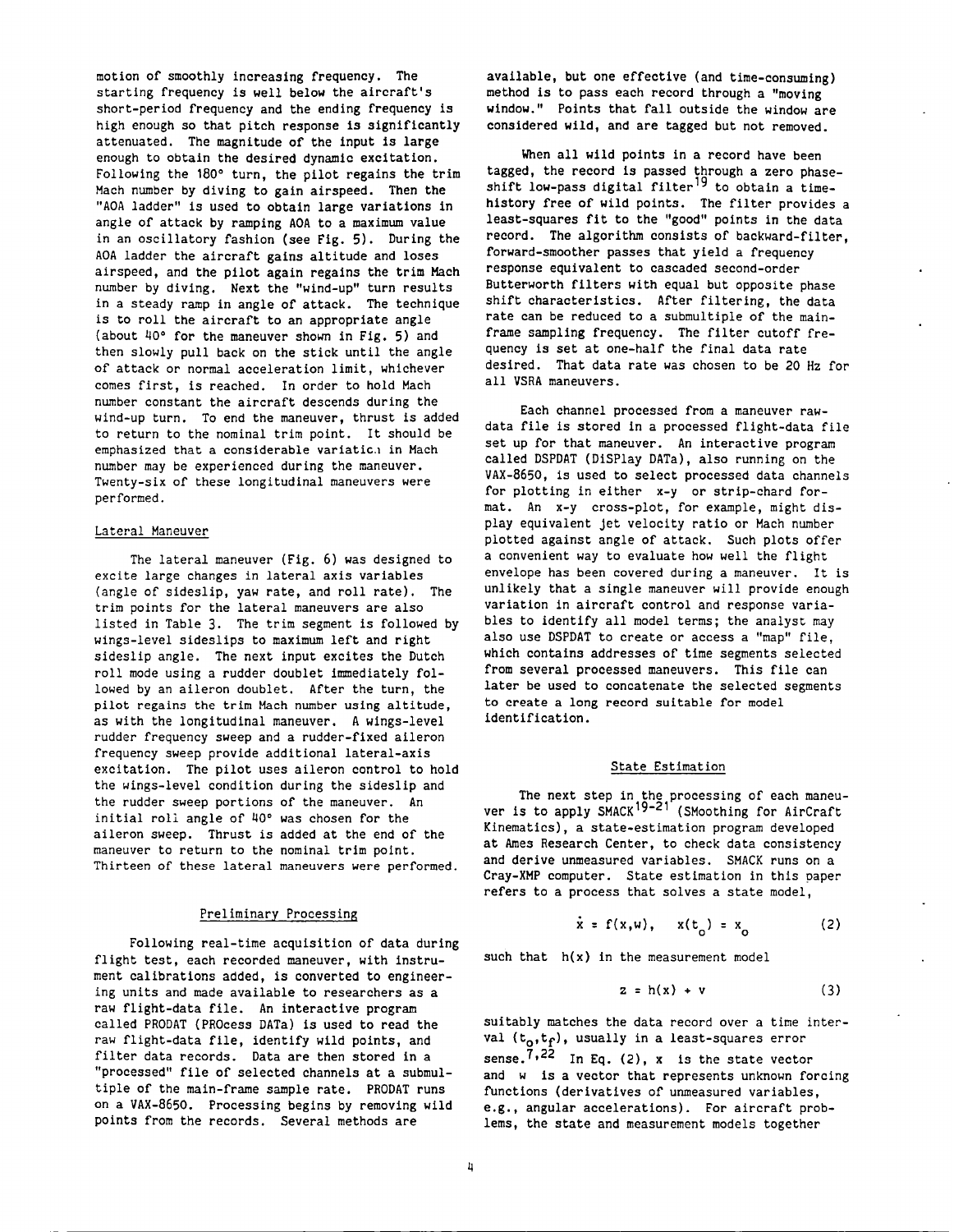represent the kinematics of a rigid body for describing motion over a flat, nonrotating Earth. In the SMACK formulation, the state model consists of Euler angles and position variables and their derivatives. When flightpath winds are to be identified, the state model is augmented by wind velocities and accelerations. The measurement model generates time-histories which include on-board variables such as Euler angles, angular rates, and linear accelerations, as well as tracking variables such as range, bearing, and elevation (see Table 1). Any bias or scale-factor errors associated with the state or measurement models are appended to the state vector and treated as constant but unknown parameters. Static pressure and airflow measurements are corrected, based on recent VSRA flight tests, before they are input to the state estimation program.23

Solution of the state-estimation problem consists of determining the  $x$  and  $w(t)$  that minimize the squared-error performance measure,

 $\sim$   $\sim$ 

$$
J = (x_0 - \overline{x}_0)^T P_0^{-1} (x_0 - \overline{x}_0) / 2
$$
  
- 
$$
\int_{t_0}^{t_f} \{ [z - h(x)]^T R^{-1} [z - h(x)] + w^T Q^{-1} w \} dt / 2
$$
 (4)

subject to the dynamic constraint of Eq. (2). In Eq. (4),  $x_0$  is an a priori estimate of  $x_0$ ;  $P_0$ , Q, and R are weighting matrices. Note that the first term of Eq. (4) serves as a "penalty" function and tends to bias the estimate of **x** toward its a priori value.

Long (3-5 min) maneuvers with large variations in the dynamic variables are well suited to analysis using state-estimation techniques. Each maneuver covers a nearly oval ground track within 5 min while under continuous radar track. The oval course allows the aircraft to stay at close range (within 10 miles for most cases) in order to minimize radar inaccuracies. Large heading changes (180° to 360°) facilitate identification of beta vane scale factors and ambient winds. The turns in the oval track provide the state-estimation algorithm with adequate variation in roll and heading during longitudinal axis maneuvers.

#### Force and Moment Calculations

The aerodynamic forces and moments acting on the VSRA during flight test are determined as the difference between the total forces and moments, and engine forces and moments. Here the term "engine" includes the reaction control system, as well as the main nozzles. The engine forces and moments are calculated by a program (VAX-8650) called ENCAL (ENgine CALculations). ENCAL uses a nominal propulsion model of the VSRA's Pegasus engine (YF402-RR-404) (Ref. 18). Fan dynamics are not included in this version, since fan speed is

measured in flight. It should be noted that the propulsion model provides only thrust forces and moments. Any thrust-induced aerodynamic effects are to be included in the VSRA aerodynamic model.

Inputs to the ENCAL routine include all the air-data, reaction control, engine, and weight measurements listed in Table 1. Outputs to the processed flight-data file are the three body-axis components of engine forces and moments. ENCAL also calculates aircraft weight and inertias, and the variation in center-of-gravity (c.g. ) location (inertia and c.g. variations are based on manufacturers estimates as a function of fuel, water, landing gear, and stores).'<sup>0</sup> These variables are added to the processed-data file. It should be emphasized that the aerodynamic model to be identified from flight data can only be as accurate as the engine, weight and inertia, and c.g. variation models. A newly instrumented Pegasus engine will be installed on the VSRA in the spring of 1988 (Ref. 24). Plans are being developed to validate the engine and inertia models based on data from the next set of flight tests.

Total VSRA force and moment time-histories are obtained from the SMACK-derived estimates of accelerations and angular rates, and from ENCAL-derived estimates of weight and inertias. The body-axis forces are given by

$$
F_x = ma_x ; F_y = ma_y ; \quad \tilde{z}_2 = ma_z
$$
 (5)

where  $m$  is vehicle mass, and  $a_x$ ,  $a_y$ , and  $a_z$  are the body linear accelerations. The moments are calculated from

$$
T_{\ell} = I_{xx}a_{\ell} - I_{zx}(a_{n} + pq) - (I_{yy} - I_{zz})qr
$$
  
\n
$$
T_{m} = I_{yy}a_{m} - I_{zx}(r^{2} - p^{2}) - (I_{zz} - I_{xx})pr
$$
  
\n
$$
T_{n} = I_{zz}a_{n} - I_{zx}(a_{\ell} - qr) - (I_{xx} - I_{yy})pq
$$
\n(6)

were I<sub>XX</sub>, I<sub>yy</sub>, I<sub>ZZ</sub>, and I<sub>ZX</sub> are vehicle moments<br>of inertia; a<sub>0</sub>, a<sub>m</sub>, and a<sub>n</sub> are the body angular accelerations; and p, q, and r are the body angular rates.

# Example Maneuvers

Figure **5** shows the variation in stabilator angle, pitch rate, and angle of attack during a longitudinal maneuver with nozzles at 60° and flaps at 60°. The trim airspeed and altitude for this maneuver were 85 knots (indicated) and 10,000 ft, respectively. The trim angle of attack was  $10^{\circ}$ . This maneuver contains large-amplitude inputs which result in large variations in angle of attack and pitch rate. Note the correlation with the maneuver description in Fig. 4.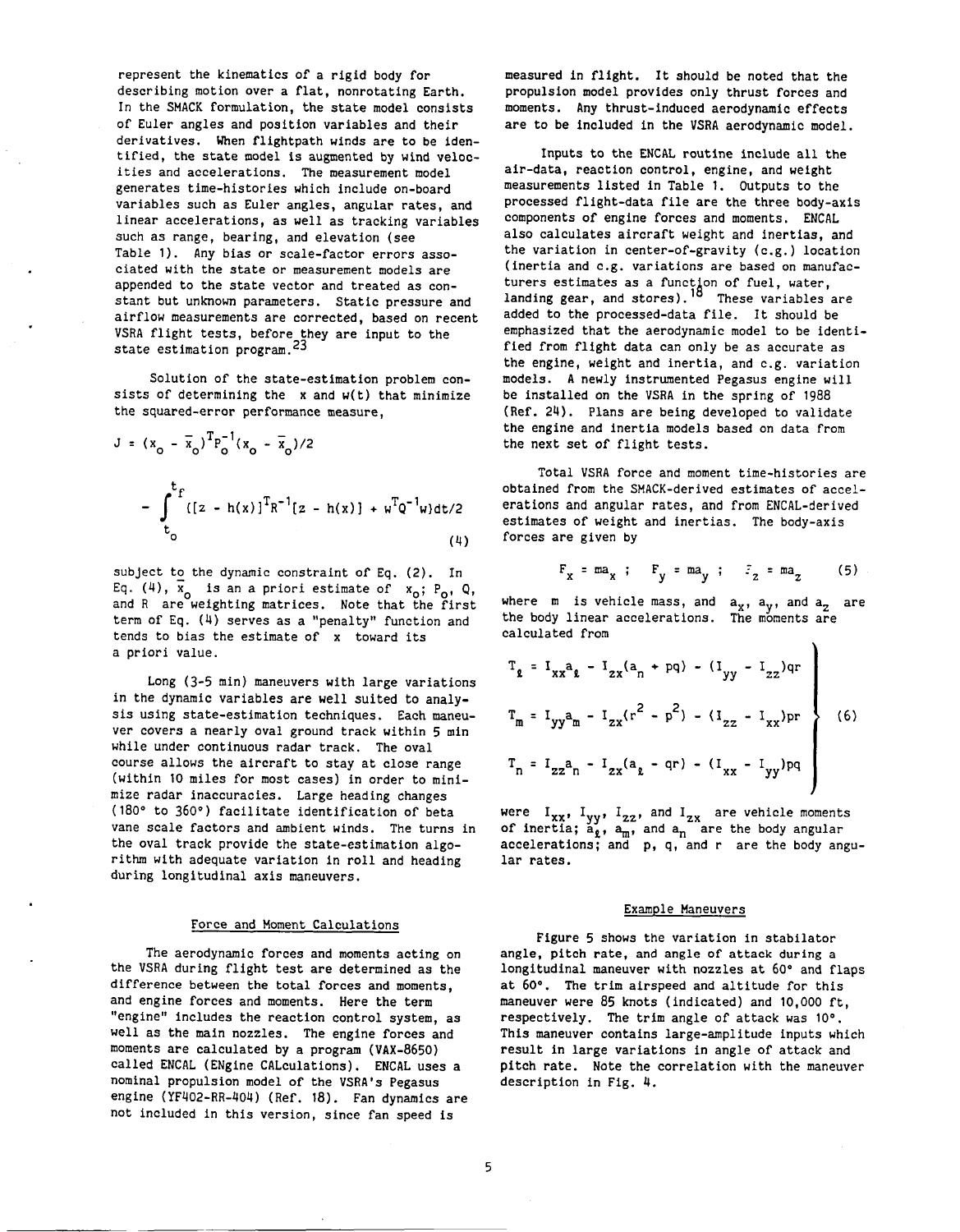Figure 7 shows the variation in engine rpm. true airspeed, and angle of attack during the first segment of a VEJ-AOA maneuver with nozzles at 60° and flaps at 60°. The trim angle of attack is about  $9^\circ$ . A cross-plot showing jet velocity ratio versus angle of attack for the time segment of Fig. 7 is shown in Fig. 8. The cross-plot shows relatively large variation in VEJ (0.13 to 0.8) over a  $3^{\circ}$  angle-of-attack range  $(7.7^{\circ}$  to  $10.7^{\circ})$ . During normal flight operations the VSRA experiences jet velocity ratios ranging from 0 to about 1.2.

Figure **9** shows the variation in nozzle angle, flap setting, rpm, and control-surface positions during a STO-SL maneuver. Notice that the ailerons are set to a 15° down neutral position (i.e., drooped) during takeoff and landing.<sup>18</sup> In this maneuver, which contains abrupt changes in nozzle and flap angles, the aircraft transitions to normal flight after takeoff, performs a go-around, and then transitions back to a STOL configuration for a slow landing. This maneuver will serve to illustrate the results of the state-estimation procedure and the force and moment calculations.

The aircraft dynamic response to the control inputs is analyzed by the state-estimation procedure, which determines integrator initial conditions, selected instrument bias and scale-factor errors, and forcing-function time-histories that provide the best fits to the radar track and on-board measurements shown in Table 1. The body angular accelerations, true airspeed, and flightpath winds are estimated. During a preliminary solution, a large error was noticed in the fit of longitudinal acceleration during the takeoff portion of the maneuver. The longitudinal accelerometer had saturated at 0.6 g's, and its output in that interval had to be "blanked." Fortunately, the good tracking data provided the redundancy necessary to yield an estimate of longitudinal acceleration during the interval. Results of the SMACK analysis required for calculating forces and moments are shown in Fig. 10.

The large activity in the angular acceleration estimates in Fig. lob is related to the reduced damping of the aircraft with the SAS turned off. This requires that the pilot provide more compensation to stabilize the aircraft. The controlsurface movements in these test data are well correlated with the angular rate oscillations. A similar maneuver flown with the SAS on shows significantly smaller control-surface movements and angular rate oscillations.

In a final step, the aerodynamic forces and moments are calculated as the difference of total and engine forces and moments as outlined in the previous section. These are the time-histories that must be adequately represented by the VSRA aerodynamic model. Results of the ENCAL calculations for the maneuver are shown in Fig. 11; corresponding aerodynamic variables are shown in Fig. 12.

# Concluding Remarks

The flight-test techniques used to generate a data base suitable for identifying an aerodynamic model of a V/STOL aircraft using a regression procedure have been described. Test maneuvers were designed to provide large changes in control and response variables around nominal trim points. The technique of state estimation was used to combine radar tracking measurements and on-board inertial and air data measurements to obtain the best estimates of the aircraft kinematic variables. The state-estimation procedure produced a consistent data set that includes estimates of the unmeasured angular accelerations and flightpath winds. The availability of an engine model made it possible to isolate engine effects and determine aerodynamic forces and moments.

The completed VSRA data base consists of the set of individual 3-5-min flight-test maneuvers that covers the required flight envelope. The nominal trim points used to generate the data base have been presented along with data from representative flight-test maneuvers. A typical V/STOL maneuver from the data base has been used to illustrate the state-estimation procedure and the methods used to isolate the aerodynamic forces and moments. Long (15-30-min) records, consisting of concatenated time segments from several maneuvers, can be created and used to identify parameters in each model section. Work on developing the VSRA aerodynamic model from the data base is now in progress.

# Acknowledgment

The authors thank Mine Hagen, Vafa Kordestani, Suzi Kovacevich, Tom Schultz, and Phil Smith for their contributions to the work reported in this paper.

## References

 $<sup>1</sup>$ Anderson, L. C. and Bunnell, J. W., "AV-8B</sup> Simulation Model Engineering Specification (Version 2.2)," Systems Control Technology, Inc., Palo Alto, CA, Nov. 1985.

<sup>2</sup>Klein, V. and Batterson, J. G., "Determination of Airplane Model Structure from Flight Data Using Splines and Stepwise Regression," NASA TP-2126, 1983.

3Draper, N. R. and Smith, H., Applied Regression Analysis (Chap. 6), John Wiley and Sons, Inc., New York, 1981.

<sup>4</sup>Klein, V. and Batterson, J. G., "Aerodynamic Parameters Estimated from Flight and Wind-Tunnel Data," AIAA Journal of Aircraft, Vol. 23, No. 4, Apr. 1986, pp. 306-312.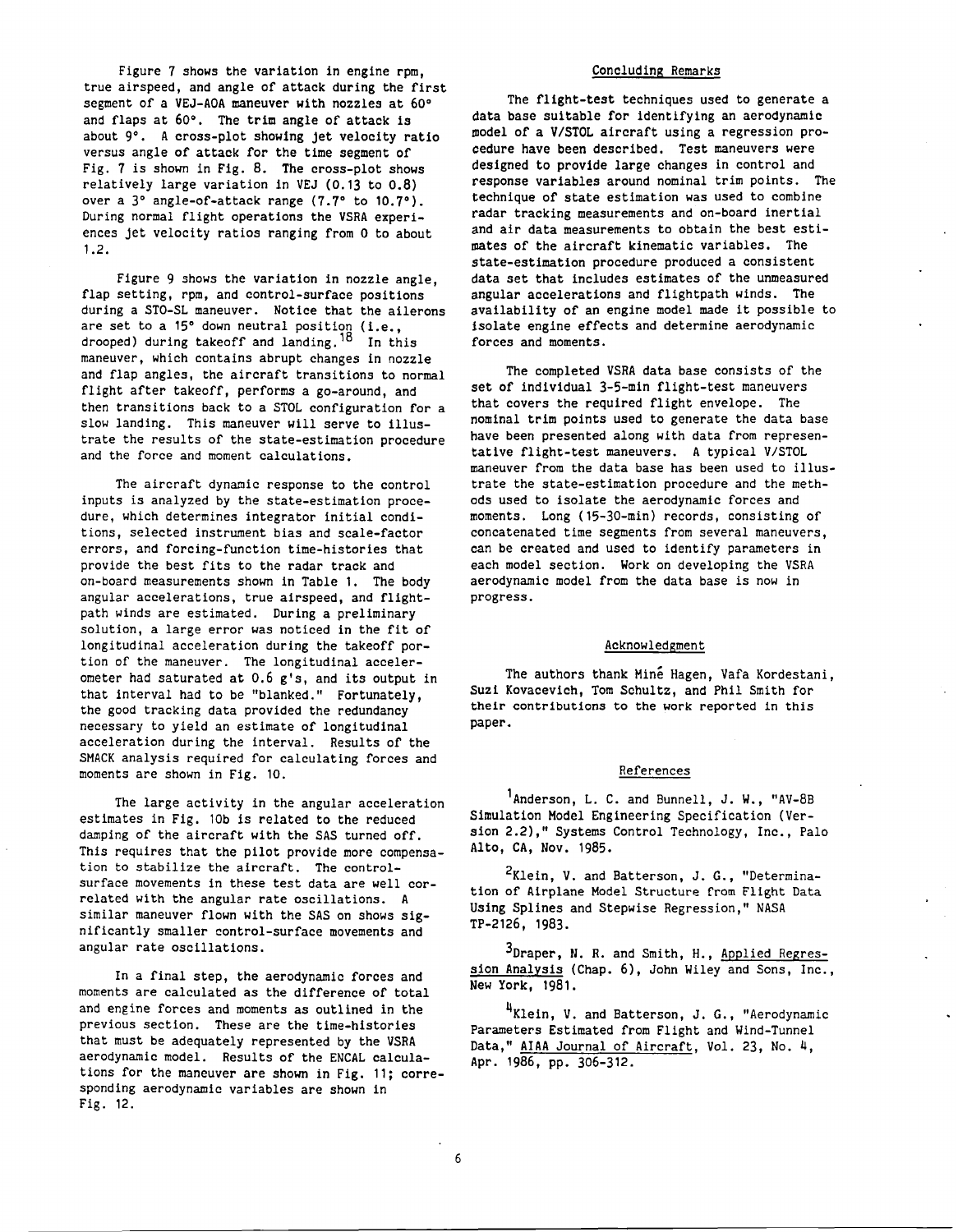5Anderson, L. C. and Hansen, R. S., "Review of AV-8B Aerodynamic Model Identification," Systems Control Technology, Palo Alto, CA, Oct. 1987.

 $6$ Breeman. J. H., Erkelens, L. J. J., and Nieuwpoort, A. M. H., "Determination of Performance and Stability Characteristics from Dynamic Manoeuvres with a Transport Aircraft Using Parameter Identification Techniques," AGARD CP-373, 1984.

7Bach, R. E., Jr. and Wingrove, R. C., "Applications of State Estimation in Aircraft Flight-Data Analysis," AIAA Journal of Aircraft, Vol. 22, No. 7, July 1985, pp. 547-554.

8Stalford, H. L. and Ramachandran, S., "Application of the Estimation-Before-Modelling (EBM) System Identification Method to the High Angle-of-Attach/Sideslip Flight of T-2C Jet Trainer Aircraft, " NADC-76097-30, June 1978.

 $9$ Klein, V. and Schiess, J. R., "Compatibility Check of Measured Aircraft Responses Using Kinematic Equations and an Extended Kalman Filter," NASA TN D-8514, 1977.

10<sub>Hansen</sub>, R. S., "DEKFIS User's Guide--Discrete Extended Kalman Filter/Smoother Program for Aircraft and Rotorcraft Data Consistency," NASA CR-159081, 1979.

<sup>11</sup>Sri-Jayantha, M. and Stengel, R. F., "Data Acquisition System and Methodology for High Angle of Attack Parameter Estimation," SAE Paper No. 830719, 1983.

12McNally, B. D., "Full-Envelope Aerodynamic Modelling of the Harrier Aircraft," NASA TM-88376, 1986.

 $13_{\text{De Boor}}$ , C., "A Practical Guide to Splines," Applied Mathematical Sciences, Vol. 27, Springer-Verlag, Inc., New York, 1978.

14<sub>Anderson, L. C., "AV-8B System Identifica-</sub> tion Results: Lateral-Directional Model, Ground Effects, and High Angle-of-Attack Model," Systems Control Technology, Inc., Palo Alto, CA, June 1986.

15<sub>Gerlach, O. H., "Determination of Perfor-</sub> mance, Stability and Control Characteristics from Measurements in Nonsteady Maneuvers," AGARD CP-17, Pt. 1, 1966, pp. 499-523.

16wingrove, R. C., "Quasilinearization Technique for Estimating Aircraft States from Flight Data," AIAA Journal of Aircraft, Vol. 10, No. 5, May 1973, pp. 303-307.

17Maine, **R,** E. and Iliff, K. W., "Application of Parameter Estimation to Aircraft Stability and Control--The Output-Error Approach," NASA RP-1168, 1986.

18mYAV-8B Simulation and Modelling, Vol. 1, Aircraft Description and Program Summary," NASA CR-170397, 1983.

19Bach, R. E., Jr., "State Estimation Applications in Aircraft Flight-Data Analysis (A User's Guide for SMACK)," to be published, June 1988.

20~ach, **R.** E., Jr., "Variational Algorithms for Nonlinear Smoothing Applications," NASA TH-73211, 1977.

21<sub>Bach</sub>, R. E., Jr., "A Variational Technique for Smoothing Flight-Test and Accident Data," **AIAA**  Journal of Aircraft, Vol. 19, no. 7, July 1982, pp. 546-552.

22Bach, R. E., Jr. and McNally, B. D., "A Flight-Test Methodology for Identification of an Aerodynamic Model for a V/STOL Aircraft," NASA TM- 100067, 1988.

23Franklin, J. A., "VSRA Air Data Calibration," Internal Memorandum, NASA Ames, Oct. 1987.

 $24$ "Pegasus Engine 8735 Bleed Flow Calibration at Patuxent River," Rolls-Royce Inc., Atlanta, GA, ATLR 0703, Dec. 1987.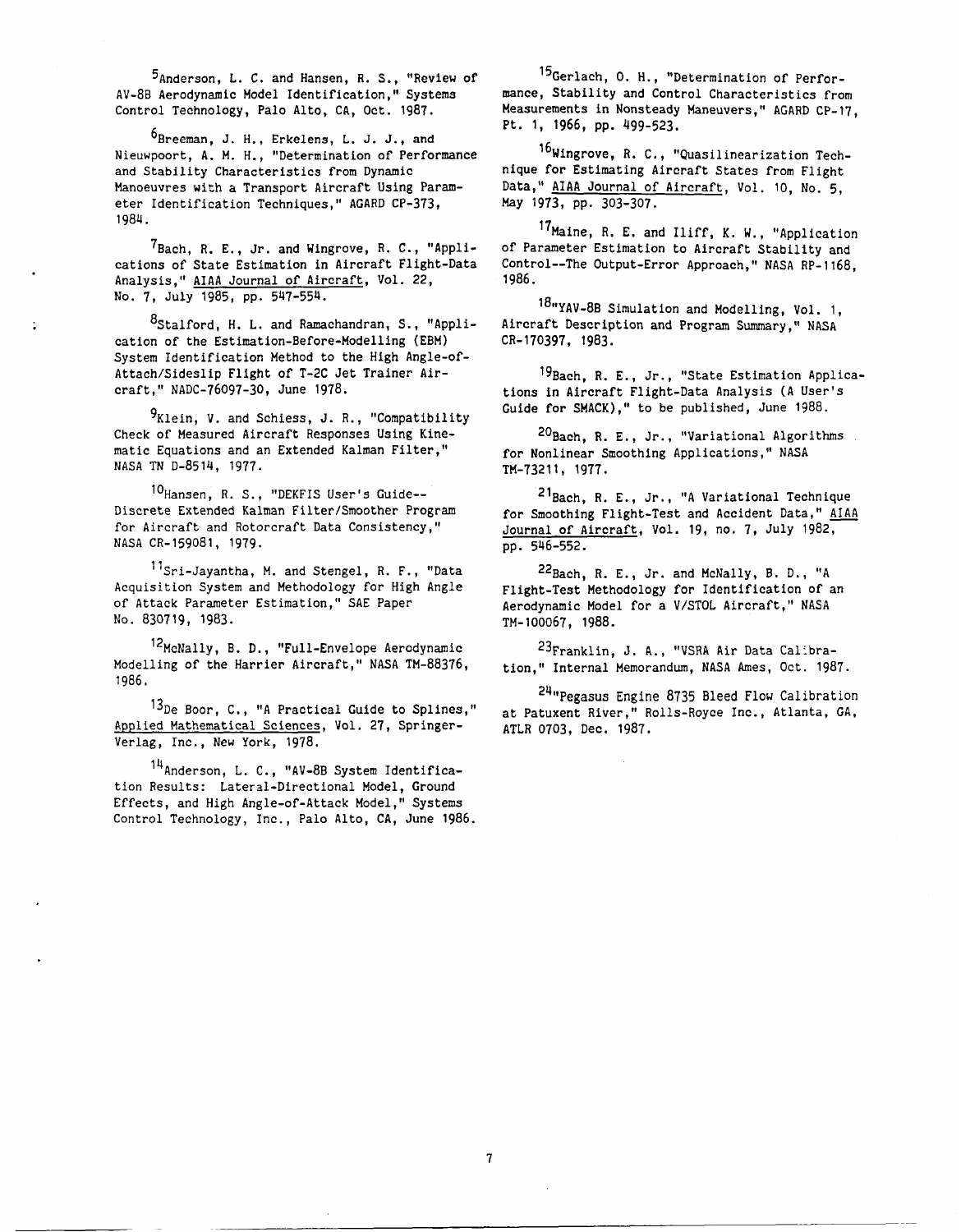# Table 1 Variable list for aerodynamic model data base

 $\cdot$ 

| Variable                     |         | Measured Estimated |
|------------------------------|---------|--------------------|
| Euler angles                 | Onboard | <b>SMACK</b>       |
| Angular rates                | Onboard | <b>SMACK</b>       |
| Angular accelerations        |         | <b>SMACK</b>       |
| Linear accelerations         | Onboard | <b>SMACK</b>       |
| Positions relative to Earth  | Radar   | <b>SMACK</b>       |
| Velocities relative to Earth |         | <b>SMACK</b>       |
| Airflow angles               | Onboard | <b>SMACK</b>       |
| Static pressure              | Onboard |                    |
| Total pressure               | Onboard | <b>SMACK</b>       |
| Total temperature            | Onboard |                    |
| True airspeed                |         | <b>SMACK</b>       |
| Flightpath winds             |         | <b>SMACK</b>       |
| Flap setting                 | Onboard |                    |
| Aileron deflections          | Onboard |                    |
| Stabilator deflection        | Onboard |                    |
| Rudder deflection            | Onboard |                    |
| Engine nozzle angle          | Onboard |                    |
| Engine fan speed             | Onboard |                    |
| Compressor pressure          | Onboard |                    |
| Fuel and water weights       | Onboard |                    |
| RCS roll-valve positions     | Onboard |                    |
| RCS pitch-valve positions    | Onboard |                    |
| RCS yaw-valve position       | Onboard |                    |
| Engine and RCS body forces   |         | <b>ENCAL</b>       |
| Engine and RCS moments       |         | ENCAL              |
| Gross weight and inertias    |         | <b>ENCAL</b>       |

Note: SMACK is the state estimation program; ENCAL is the propulsion model of the VSRA engine.

Table **2** Nominal trim conditions for jet velocity ratio-angle of attack maneuver

| Nozzle, deg Flap, deg AOA, deg |                        |         |
|--------------------------------|------------------------|---------|
| $2$ (full-aft)                 | - 5                    | 5<br>10 |
|                                |                        | 15      |
|                                | 25 (STOL) <sup>a</sup> | -5      |
| 10                             | 25 (STOL)              | 5       |
|                                |                        | 10      |
|                                |                        | 15      |
| 30                             | 5                      | 5       |
|                                |                        | 10      |
|                                |                        | 15      |
|                                | 35 (STOL)              | -5      |
|                                |                        | 10      |
| 45                             | 54 (STOL)              | -5      |
|                                |                        | 10      |
|                                |                        | 15      |
| 60                             | 61 (STOL)              | 5       |
|                                |                        | 10      |
|                                |                        |         |

 $\ddot{\phantom{a}}$ 

avSRA STOL flap mode engaged; flaps scheduled as function of<br>nozzle angle.<sup>18</sup>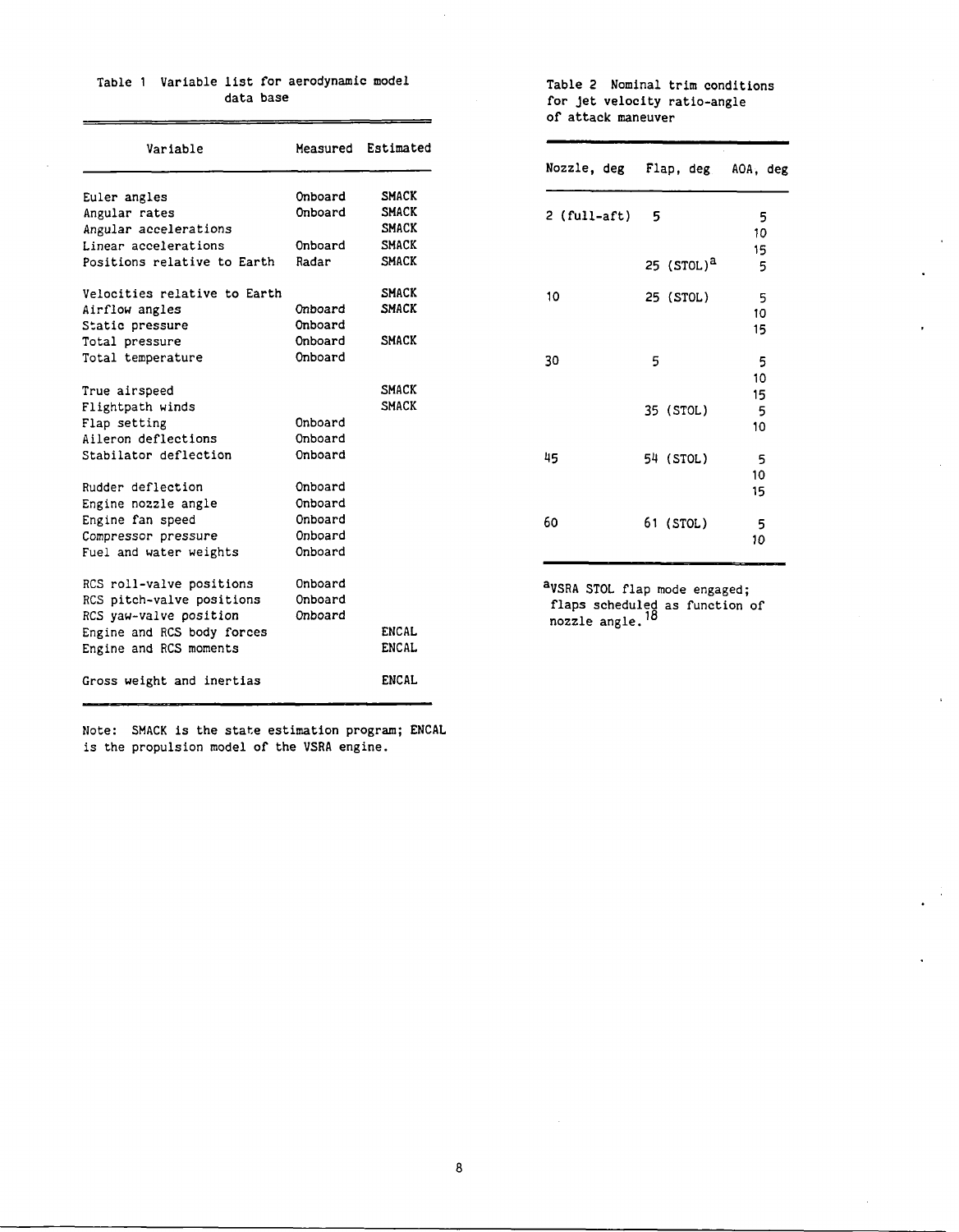| Nozzle, deg Flap, deg |                        |                  | Speed AOA, deg | Maneuver(s)          |  |  |
|-----------------------|------------------------|------------------|----------------|----------------------|--|--|
| 2 (full-aft)          | 5                      | 0.3 <sub>M</sub> |                | $1$ Long., $1$ lat.  |  |  |
|                       |                        | 0.4 <sub>M</sub> |                | 1 Long.              |  |  |
|                       |                        | 0.5M             |                | 1 Long., 1 lat.      |  |  |
|                       |                        | 0.7 <sub>M</sub> |                | 2 Long., 2 lat.      |  |  |
|                       |                        | $- -$            | $12-12$        | 1 Long. <sup>a</sup> |  |  |
|                       | 15                     | 0.3 <sub>M</sub> |                | $1$ Long., $1$ lat.  |  |  |
|                       |                        | 0.5M             |                | $1$ Long., $1$ lat.  |  |  |
|                       | 25                     | 0.3 <sub>M</sub> | --             | 1 Long., 1 lat.      |  |  |
|                       |                        |                  | $12-12$        | 1 Long. <sup>a</sup> |  |  |
| 25                    | 5                      |                  | 10             | 1 Long., 1 lat.      |  |  |
|                       |                        |                  | 2.5            | 1 Long. $^a$         |  |  |
|                       |                        |                  | 7              | 1 Long. <sup>a</sup> |  |  |
|                       |                        |                  | $13 -$         | 1 Long. <sup>a</sup> |  |  |
|                       | 15                     |                  | $10-10$        | 1 Long.              |  |  |
|                       | 25                     | 0.3M             | $\sim$ $\sim$  | 1 Long., 1 lat.      |  |  |
|                       |                        |                  | 0.5            | 1 Long. <sup>a</sup> |  |  |
|                       |                        |                  | $13-13$        | 1 Long. $a$          |  |  |
| 40                    | 5                      |                  | 9              | 1 Long. <sup>a</sup> |  |  |
|                       |                        |                  | 12             | 1 Long. <sup>a</sup> |  |  |
|                       | 15                     |                  | 6              | 1 Long.              |  |  |
|                       | 25                     |                  | 10             | $1$ Long., $1$ lat.  |  |  |
|                       |                        |                  | 12             | 1 Long. <sup>a</sup> |  |  |
|                       | 48 (STOL) <sup>b</sup> | 130 KIAS         |                | $1$ Long., $2$ lat.  |  |  |
| 60                    | 61 (STOL)              |                  | 10             | 1 Long., $1$ lat.    |  |  |
|                       |                        |                  | 12             | 1 Long. <sup>a</sup> |  |  |

Table 3 Nominal trim conditions for longitudinal and lateral maneuvers

 $\frac{4}{3}$ SAS on.

<sup>D</sup>VSRA STOL flap mode engaged; flaps scheduled as function of nozzle angle.'<sup>0</sup>



Fig. 1 V/STOL Research Aircraft and NASA facility at Crows Landing, California.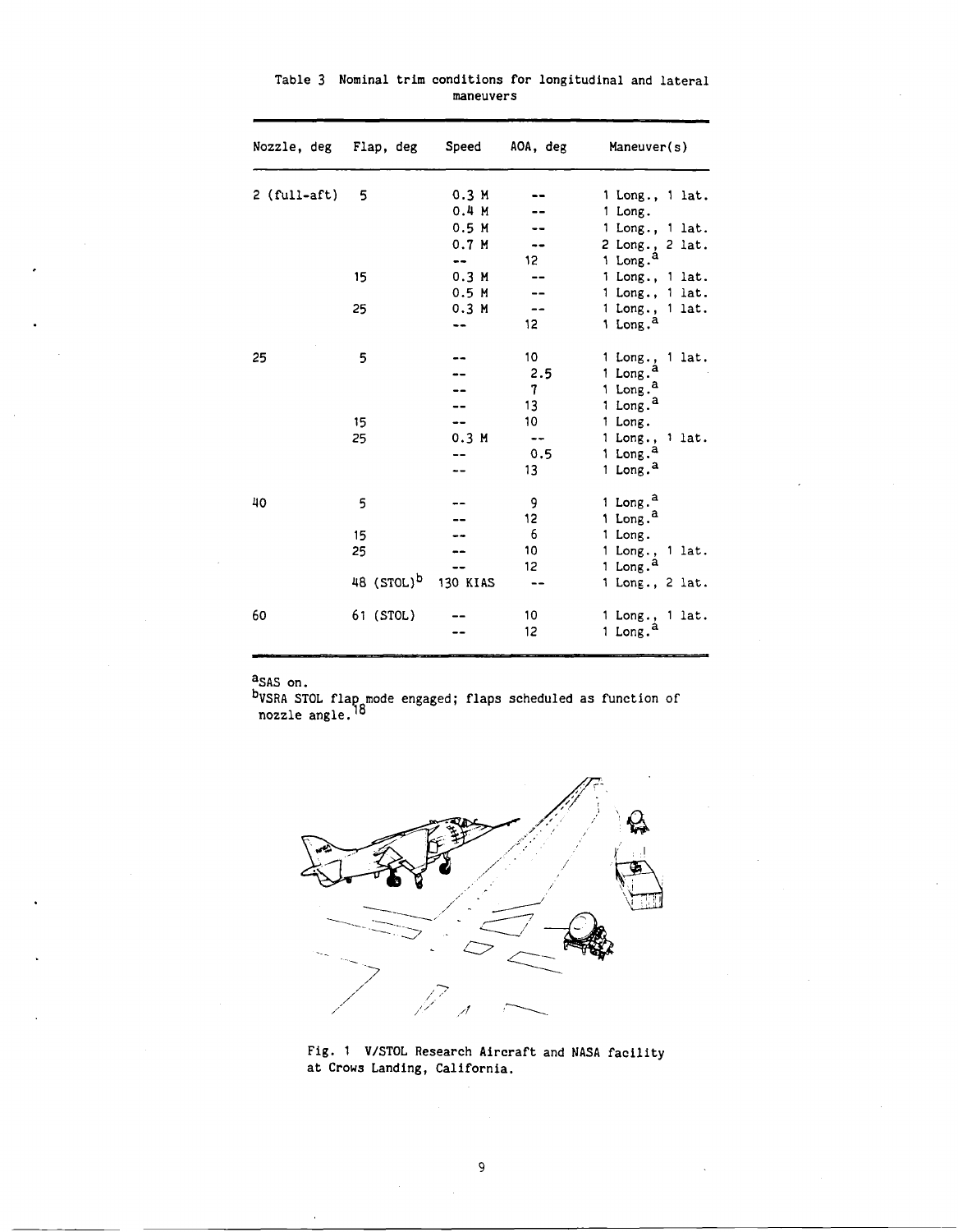

Fig. 2 Flight-test card for short-takeoff and slow landing maneuver.



**Fig. 3** Description of jet velocity ratio-angle of attack maneuver for flight-test card.



Fig. **4** Description of longitudinal maneuver for flight-test card.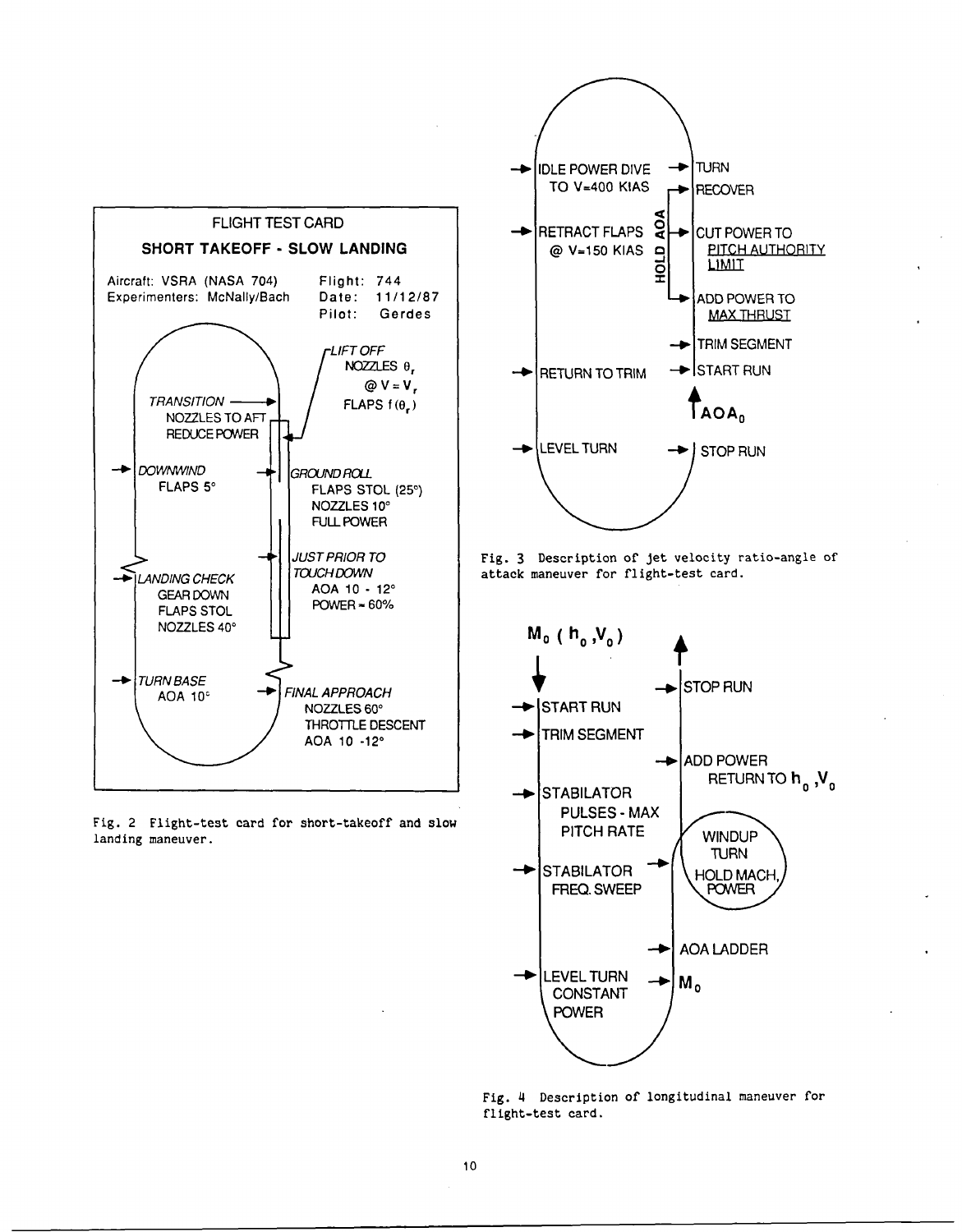

Fig. 5 Variation in stabilator, angle of attack, and pitch rate, during longitudinal maneuver: nozzles 60°, flaps 60°,  $V_o$  = 85 KIAS, and  $h_0 = 10,000$  ft.



Fig. 7 Variation in engine rpm, jet velocity ratio, and angle of attack during first segment of jet velocity ratio angle of attack maneuver: nozzles 60°, flaps 60°, AOA = 10°, h<sub>o</sub> = 7,000 ft.





Fig. 6 Description of lateral maneuver for flighttest card.

Fig. 8 Cross-olot showing jet velocity ratio versus angle of attack during first segment of jet velocity ratio angle of attack maneuver.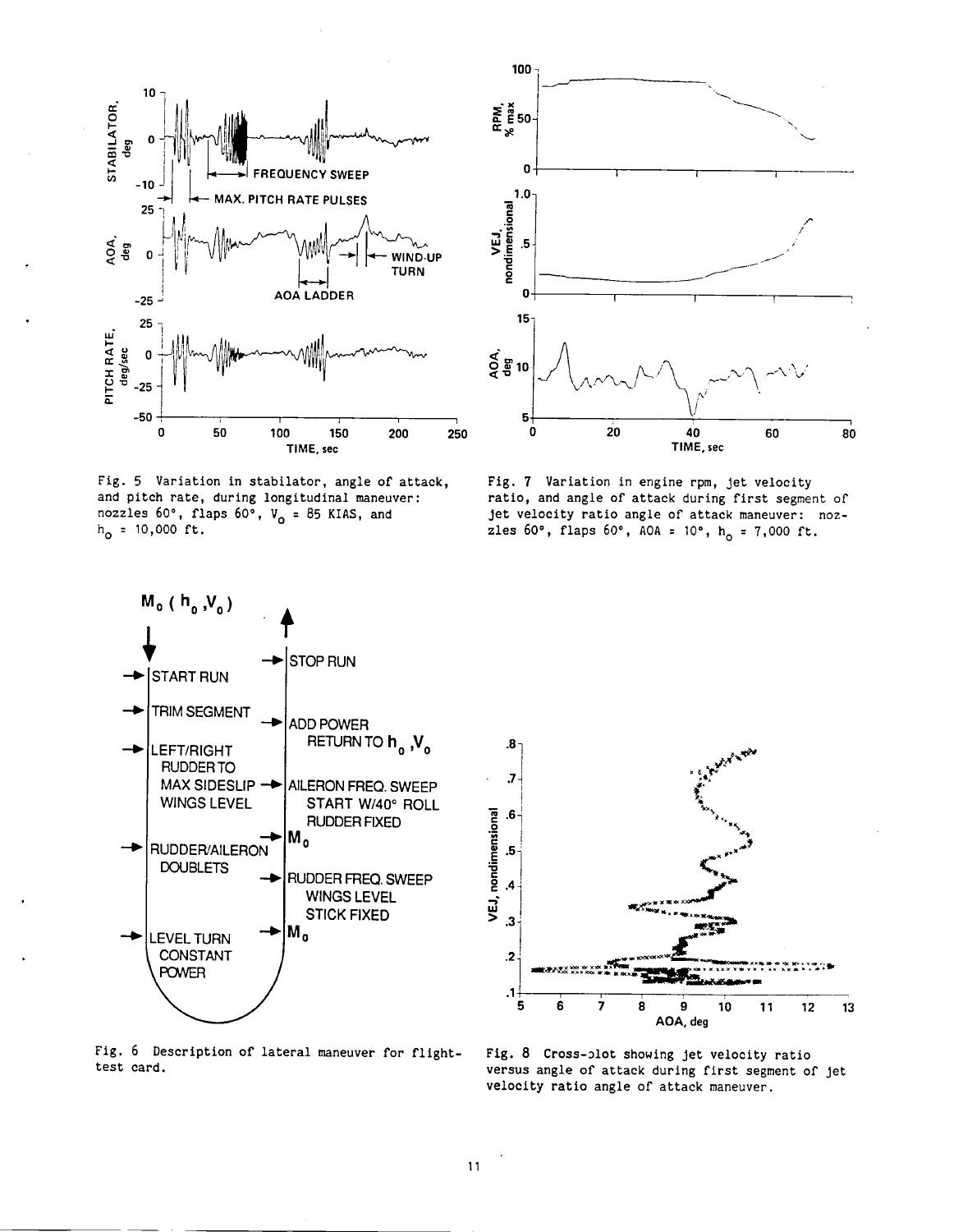



Fig. 10 Estimates of accelerations for shorttakeoff and slow-landing maneuver. a) Linear accelerations. b) Angular accelerations.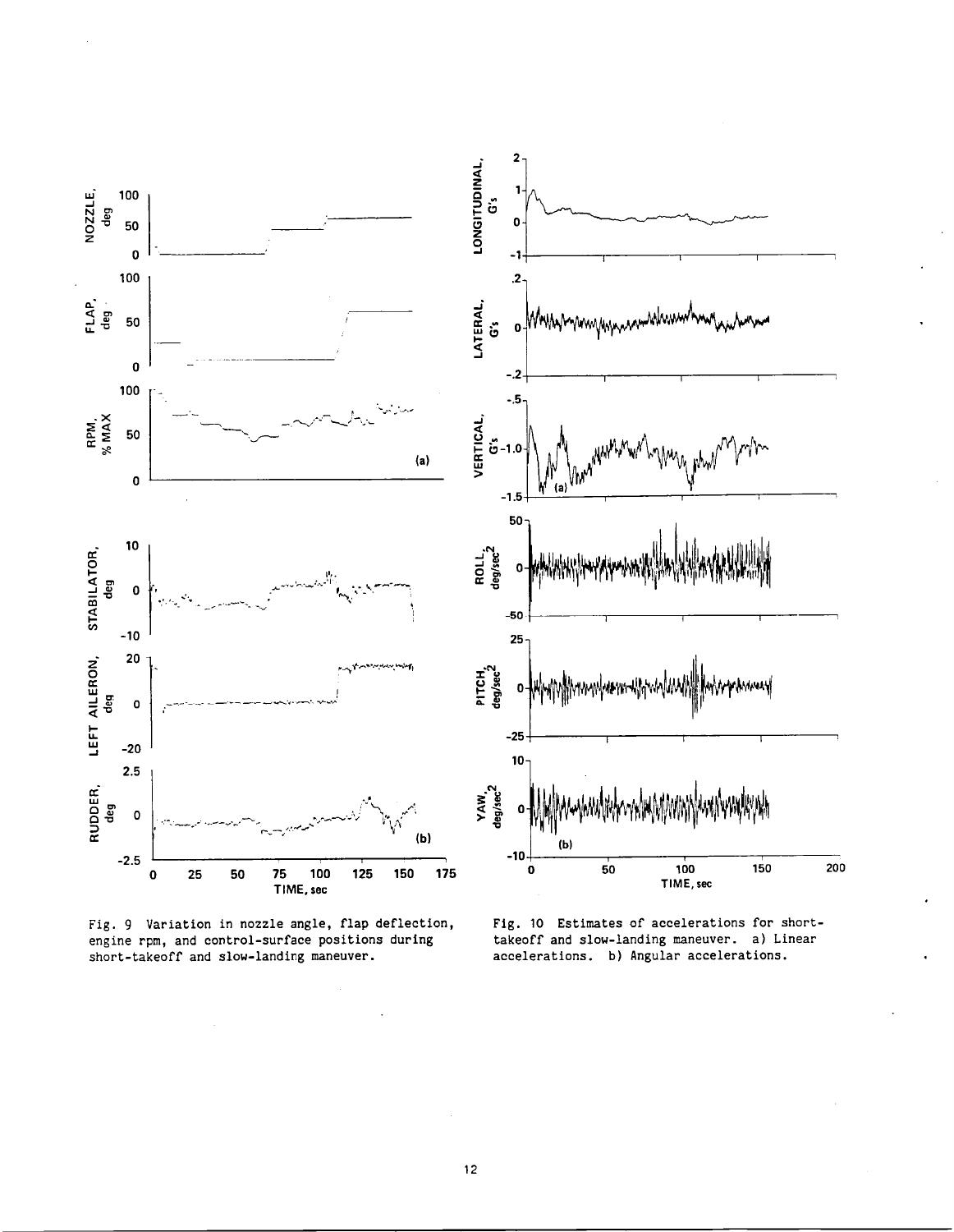

**Fig. 11 Body-axis forces and moments due to engine Fig. 12 Body-axis forces and moments due to aerotakeoff and slow-landing maneuver. a) Forces. ver. a) Forces. b) Moments. b) Moments.** 

dynamics for short-takeoff and slow-landing maneu-